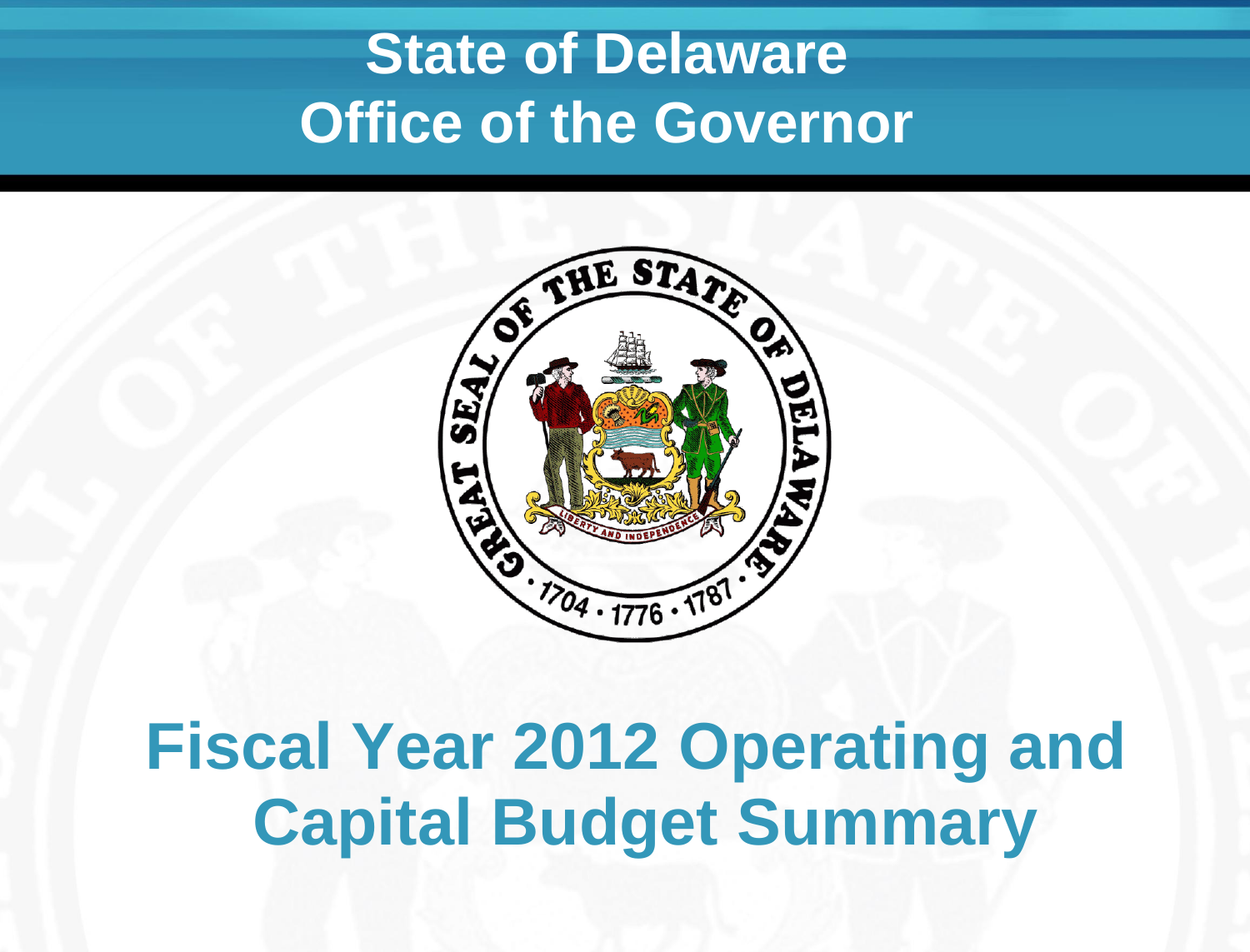# **Governor's Priorities**

# **Creating Jobs and Building a Stronger Economy.**

- Helping put Delawareans back to work.
- Establishing New Jobs Infrastructure Fund.

# **Making Government More Cost Effective.**

- Reducing debt.
- Reducing taxes for businesses and citizens.

## **Creating a World-Class Education System.**

- Investing in Early Childhood Education.
- Investing in Higher Education New Economy.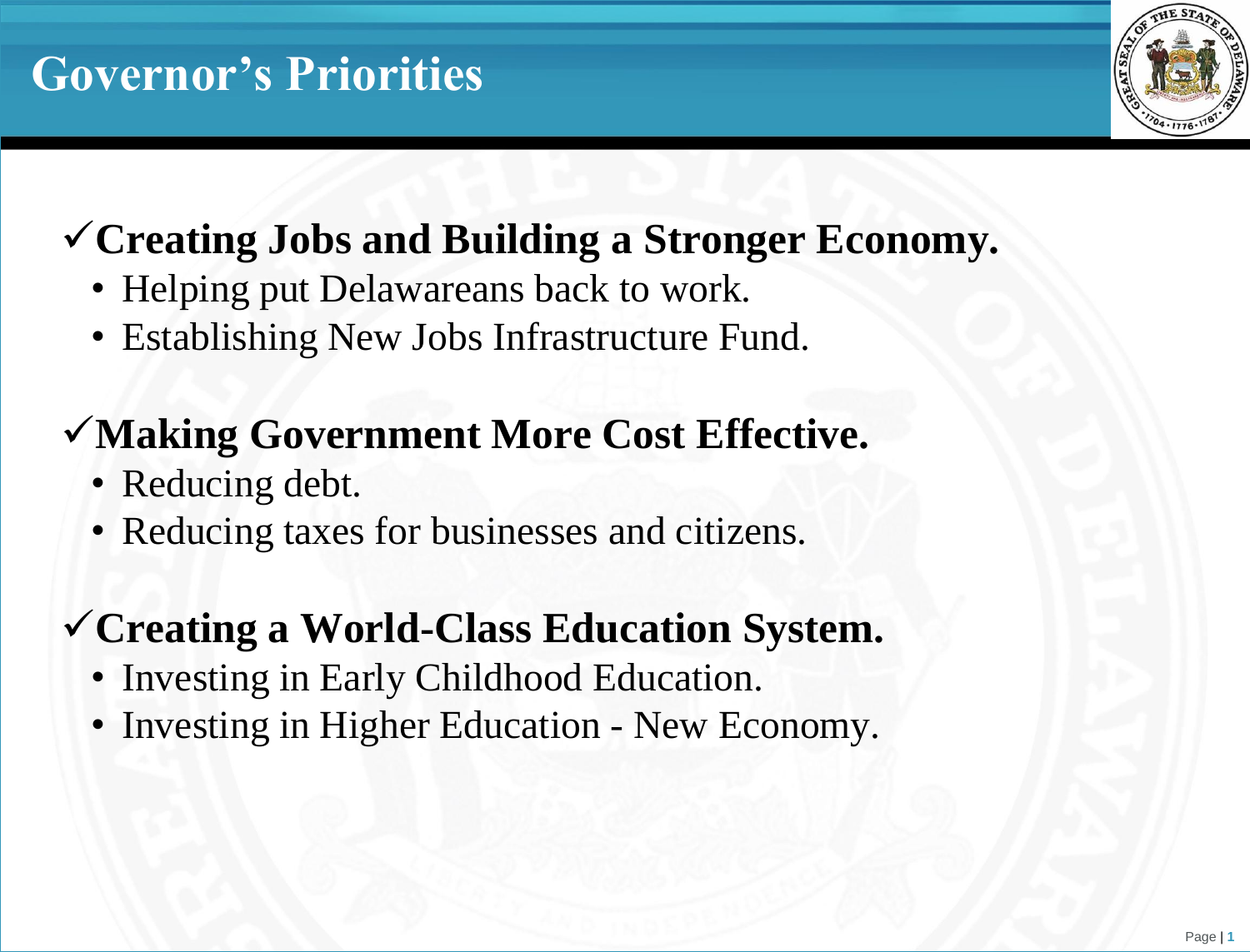# **Creating Jobs and Building a Stronger Economy**



- $\checkmark$  \$55.0 million investment in New Jobs Infrastructure to attract new, job-creating industries to Delaware.
- \$40.0 million to supplement the Transportation Trust Fund.
- \$35.0 million investment in Delaware Asset Preservation.
- \$31.9 million investment in the Strategic Fund.
- \$22.9 million in agency Minor Capital Improvements and Equipment (MCI).
- $\checkmark$  \$14.0 million investment in Housing Preservation to leverage federal funds and expand our low-income housing capacity.
- \$10.0 million for the Diamond State Port Corporation.





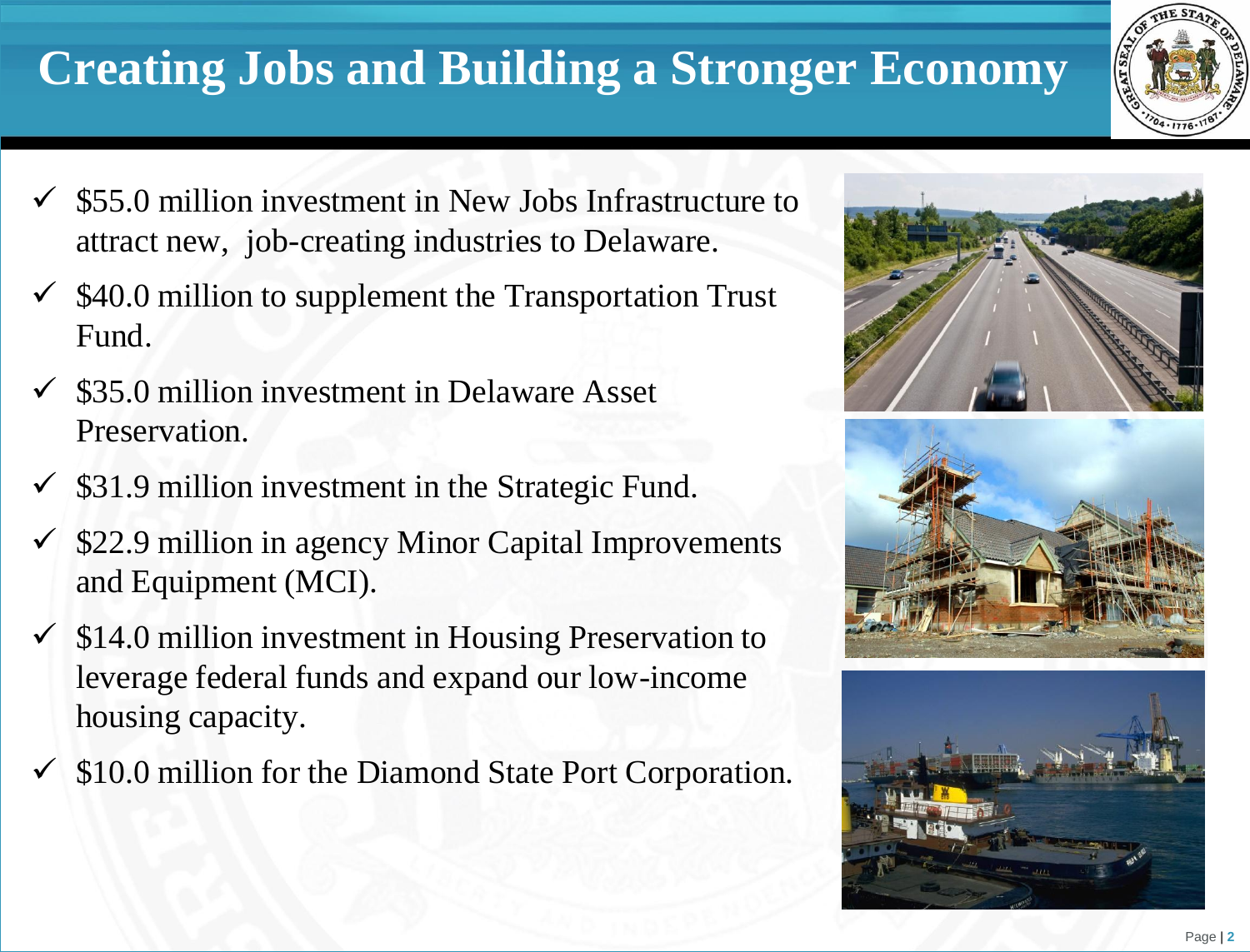# **Creating Jobs and Building a Stronger Economy**

- $\checkmark$  \$3.2 million investment for Brownfield Redevelopment.
- $\checkmark$  \$3.1 million for the Riverfront Development Corporation.
- \$3.0 million for North Street Improvements Dover.
- $\checkmark$  \$1.0 million for the Experimental Program to Stimulate Competitive Research (EPSCOR).
- $\checkmark$  \$1.0 million in state match for the IDeA Network of Biomedical Research Excellence (INBRE) Program.
- $\checkmark$  \$1.0 million for Delaware Biotechnology Institute.
- \$1.0 million for Fraunhofer Vaccine Development.
- \$300,000 for Delaware Sustainable Chemistry Alliance.

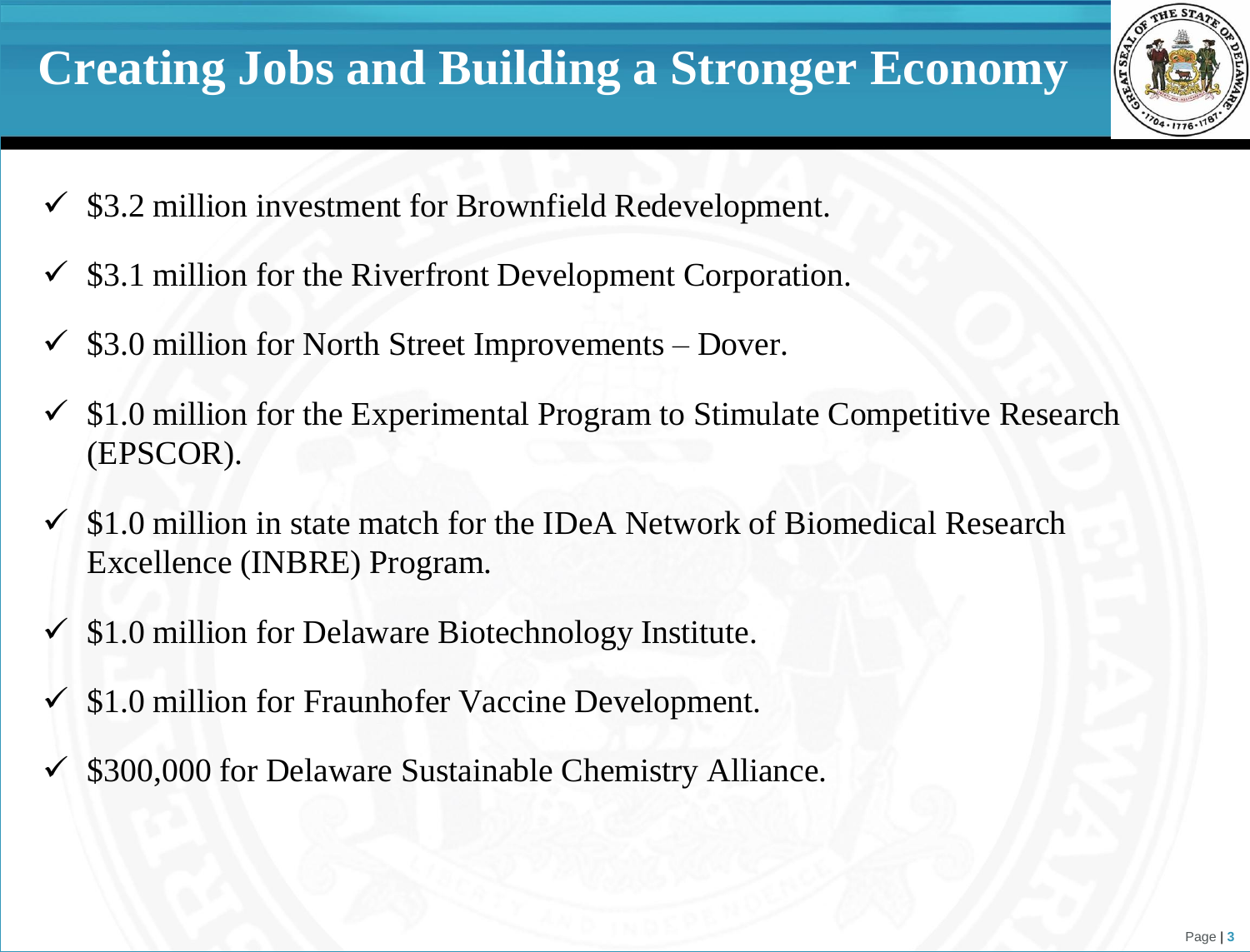

# **Responsible Debt Reduction – \$37.0 million**

- **Responsible Tax Reductions – \$29.6 million**
	- \$9.5 million Public Utility Tax Reduction and Energy Efficiency Investment Program.
	- \$6.8 million Personal Income Tax Reduction.
	- \$6.2 million Gross Receipts Tax Reduction with Small Business exemption.
	- \$3.7 million Unemployment Insurance Trust Fund.
	- \$3.4 million Financial Services Jobs Incentive.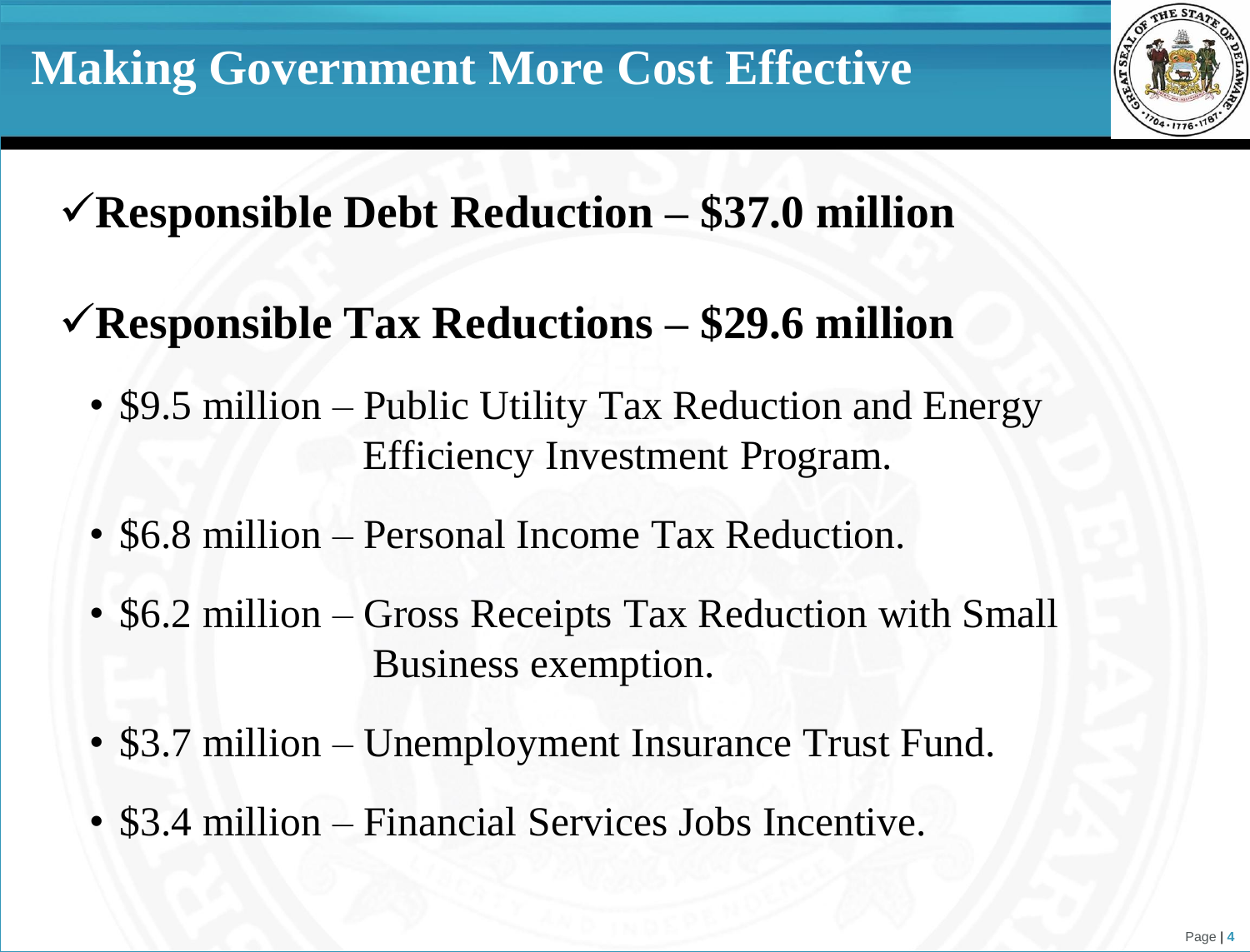$\sqrt{$22.0}$  million investment in early child care and education initiative.

 $\checkmark$  \$6.7 million to maintain school classroom size and fully fund unit count (100 teacher units).

 $\checkmark$  \$3.8 million to support increased school and student accountability through the development and enhancements of the Delaware Comprehensive Assessment System (DCAS).



 $\checkmark$  \$2.1 million for Full-day Kindergarten implementation in Milford and Christina school districts.

 $\checkmark$  \$2.0 million to fully fund Student Excellence Equals Degrees (SEED) Scholarship Program and Inspire Scholarship Program.

 $\checkmark$  \$1.9 million to the Department of Education to fund Foreign Language Expansion to ensure our students will be more competitive in the global economy.



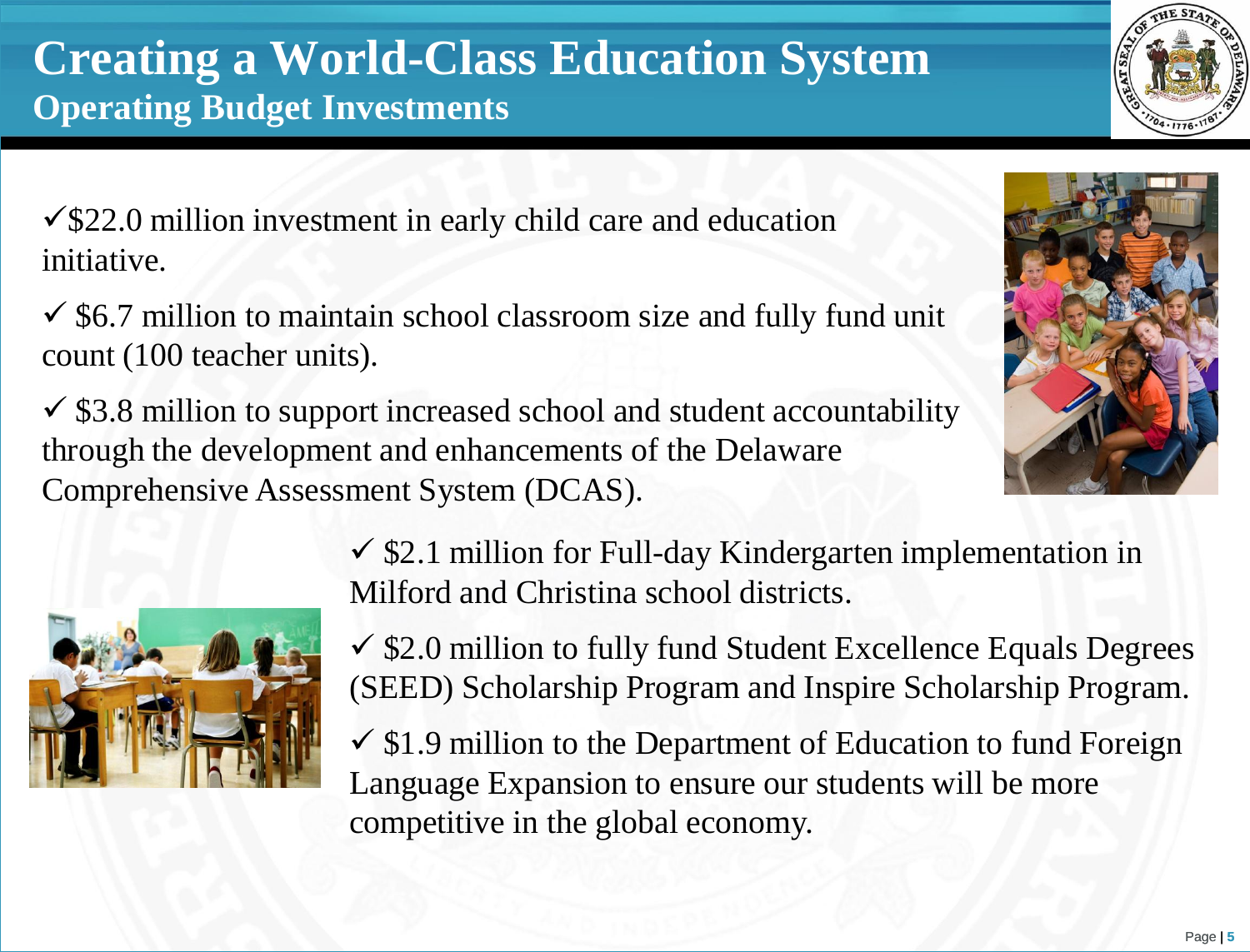### **\$125.5 million for Public Education projects.**

- Funding for Minor Capital Improvements.
- Funding for major capital projects in Appoquinimink, Cape Henlopen, Capital, Laurel, New Castle County VoTech, Polytech, Seaford, Sussex Tech and Woodbridge.

### **\$40.5 million for Higher Education projects.**

• Funding for projects at Delaware State University, Delaware Technical and Community College and the University of Delaware.

#### **\$6.8 million investments in libraries statewide.**

• Funding for Bear Public Library, Claymont Branch Library, Dover Public Library, Duck Creek Regional Library (Smyrna), Frankford Public Library, Greenwood Public Library and Wilmington Institute Public Library.





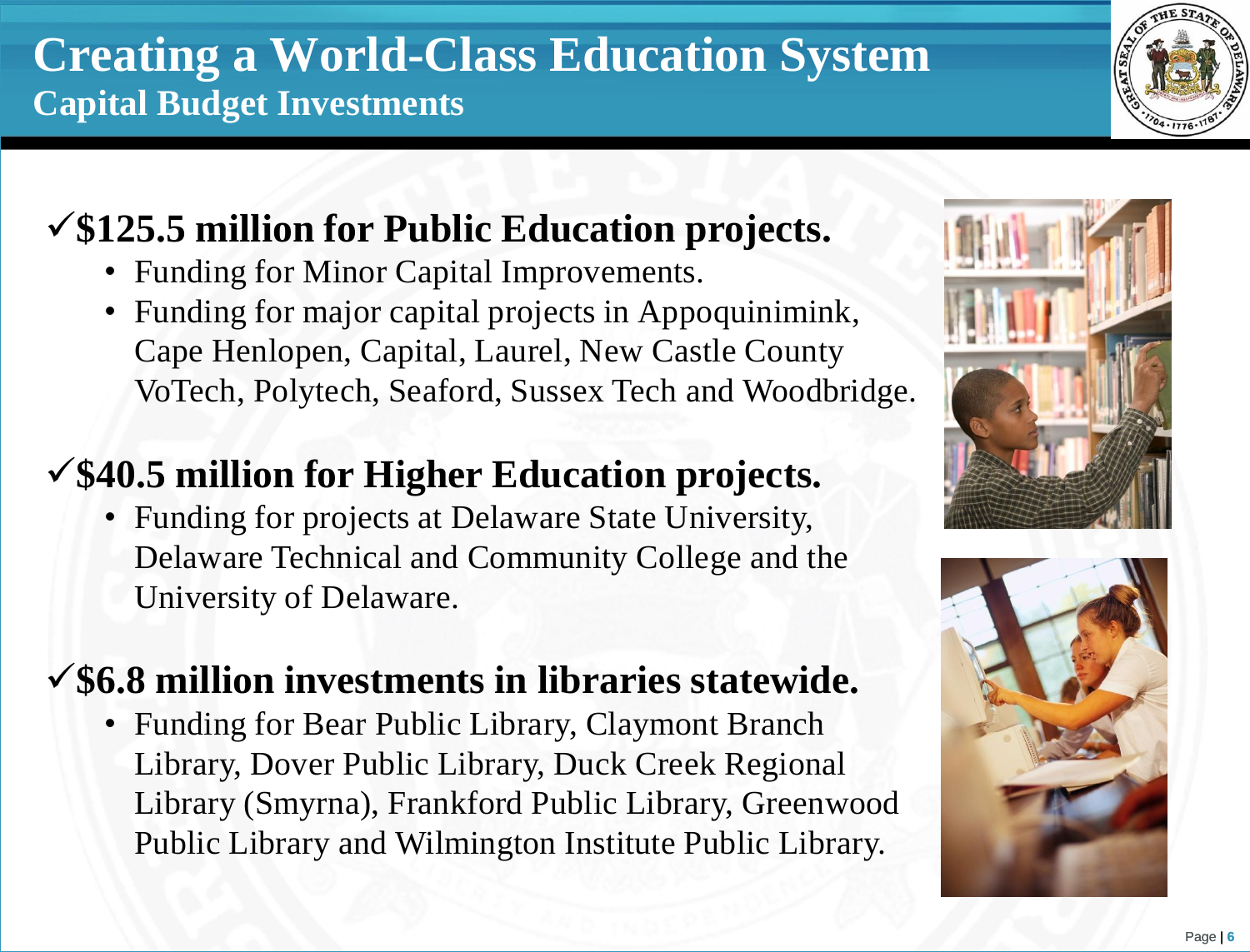

## **Operating Budget Investments.**

- \$51.3 million to fund the State's Medicaid commitment.
- \$17.8 million to fund the Temporary Assistance to Needy Families (TANF) program.
- \$10.0 million contribution to the State's Other Post-Employment Benefits (OPEB) Trust Fund.
- \$6.5 million in the Department of Health and Social Services to support additional community placements and special school graduates.
- \$3.5 million in the Department of Health and Social Services to transition additional clients from the Delaware Psychiatric Center to the community.
- \$1.3 million investment in the Department of Safety and Homeland Security for additional vehicles for the State Police.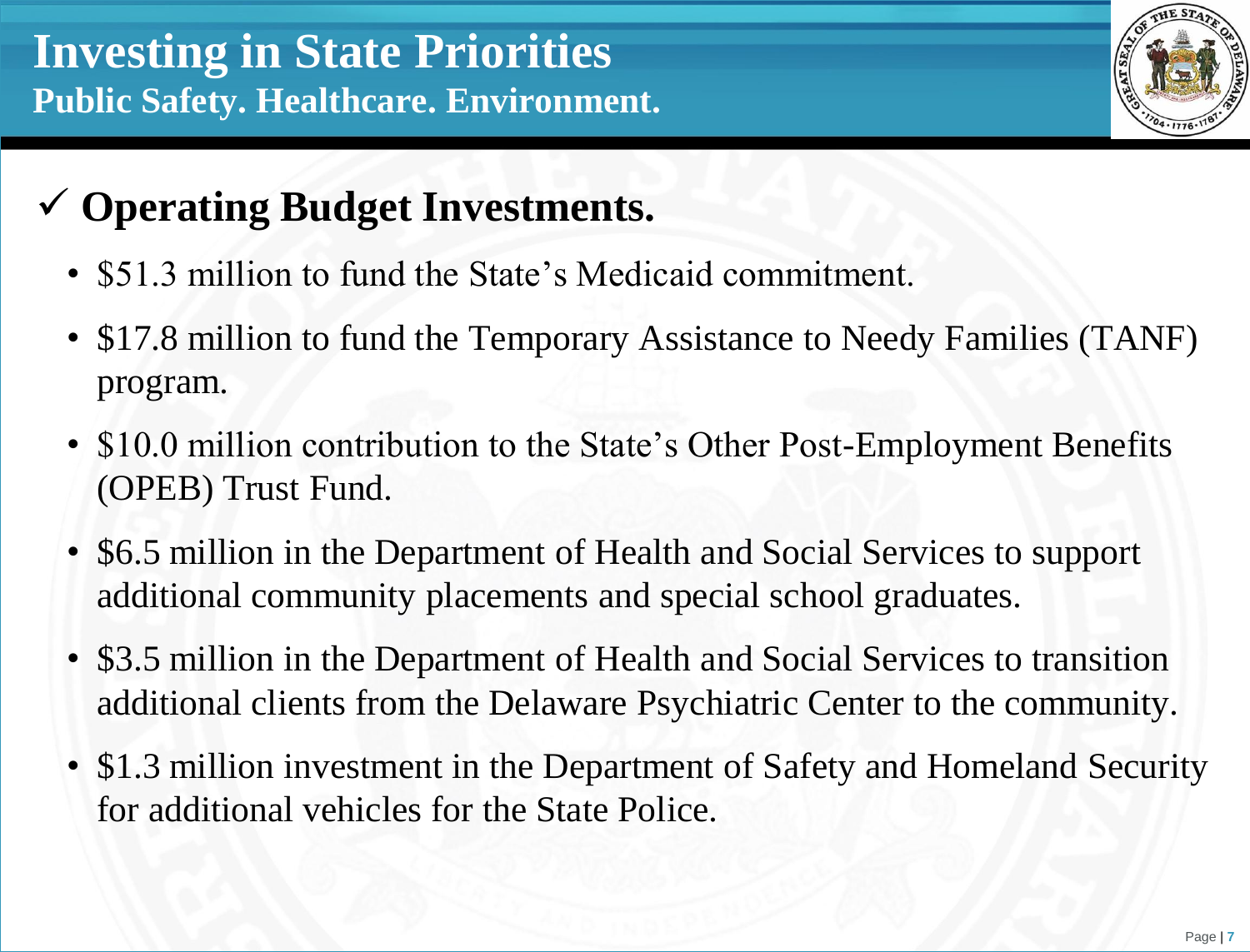- **Capital Budget Investments.**
	- \$10.0 million investment in Open Space Preservation.
	- \$10.0 million investment in Agricultural Lands Preservation, including the creation of the Delaware Young Farmer Program.
	- \$7.0 million for Prison Facilities Roof Replacements.
	- \$6.7 million for new Troop 3 in Camden.
	- \$2.3 million for NVF site redevelopment.
	- \$1.9 million for the Drinking Water State Revolving Fund, which leverages \$9.3 million in federal funds.
	- \$1.5 million for State Police Helicopter Refurbishment to extend engine lifecycle.
	- \$1.4 million for Clean Water State Revolving Fund, which leverages \$7.2 million in federal funds.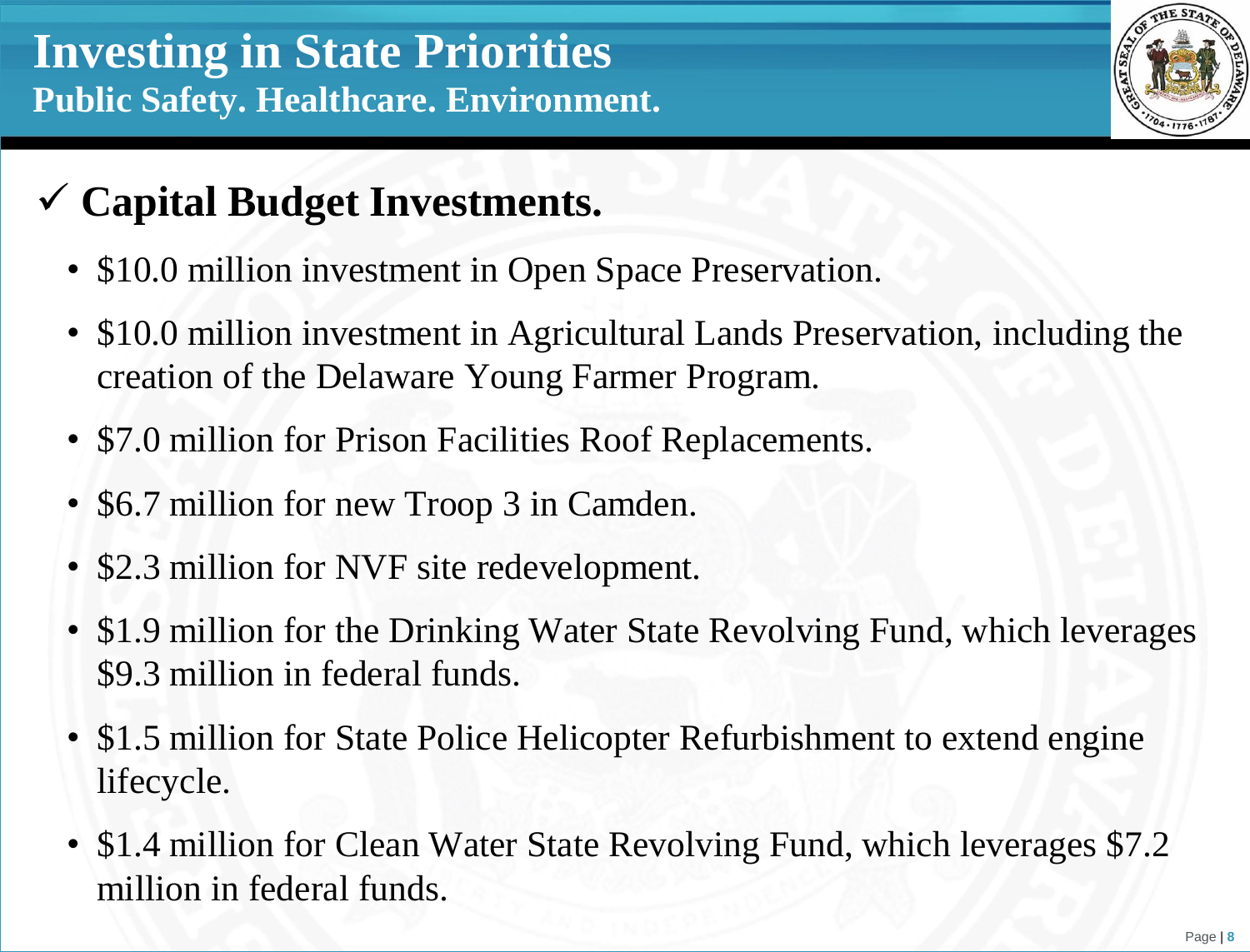# **Supporting Public Services**

- $\checkmark$  \$14.7 million for 2% pay increase for state employees, effective January 1, 2012.
- \$10.8 million to fund step increases for Attorney General, Public Defender, DNREC Enforcement Officers, Nurses, State Police, Education and Delaware Tech employees.
- \$5.7 million for 2% increase for state pensioners, effective January 1, 2012.
- \$5.4 million to the Departments of Health and Social Services, Services for Children, Youth and Their Families and Correction to fund a 2% increase for State providers of services to clients.
- $\checkmark$  \$1.5 million to establish the State Rental Assistance Program.
- \$300,000 to increase Department of Labor's Sheltered Workshop program.
- \$100,000 to increase Department of Labor's Summer Youth program by 65 participants.

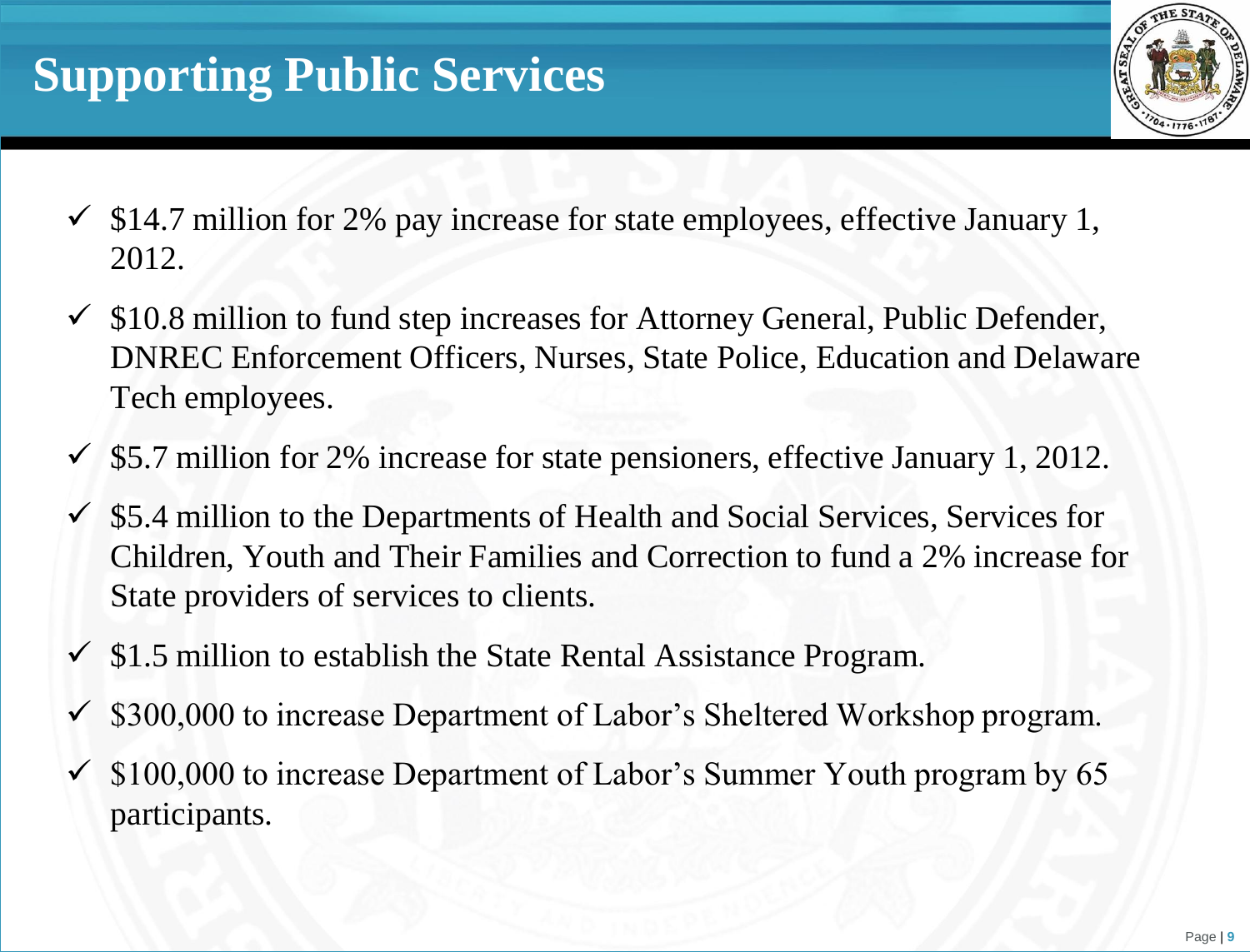# **Building Delaware's Future Now Summary**



|              | <b>Building Delaware's Future Now</b>                                    |                    |
|--------------|--------------------------------------------------------------------------|--------------------|
| $\checkmark$ | <b>New Jobs Infrastructure</b>                                           | \$55.0 M           |
|              | <b>Transportation Trust Fund</b>                                         | \$40.0 M           |
|              | <b>Delaware Asset Preservation</b>                                       | \$35.0 M           |
| $\checkmark$ | <b>Housing Preservation</b>                                              | \$14.0 M           |
| $\checkmark$ | <b>Open Space Preservation</b>                                           | \$10.0 M           |
|              | <b>Responsible Debt and Tax Reductions</b>                               |                    |
| $\checkmark$ | <b>Debt Reduction</b>                                                    | \$37.0 M           |
|              | Reduction in Public Utility Tax and Energy Efficiency Investment Program | \$9.5 M            |
| $\checkmark$ | <b>Personal Income Tax Reduction</b>                                     | \$6.8 M            |
|              | <b>Gross Receipts Tax Reduction</b>                                      | \$6.2 M            |
|              | Unemployment Insurance Trust Fund                                        | \$3.7 M            |
|              | <b>Financial Services Jobs Incentives</b>                                | \$3.4 M            |
|              | <b>Investing in our Children</b>                                         |                    |
| $\checkmark$ | <b>Higher Education</b>                                                  | \$30.0 M           |
|              | <b>Early Child Care and Education</b>                                    | \$22.0 M           |
|              | <b>Investing in Agriculture and the Environment</b>                      |                    |
| $\checkmark$ | <b>Aglands Preservation and Young Farmers</b>                            | \$10.0 M           |
|              | <b>Brownfield Redevelopment</b>                                          | \$3.2 <sub>M</sub> |
|              | <b>Clean Water Grant</b>                                                 | \$1.4 M            |
|              | <b>Ground Water Monitoring</b>                                           | \$600,000          |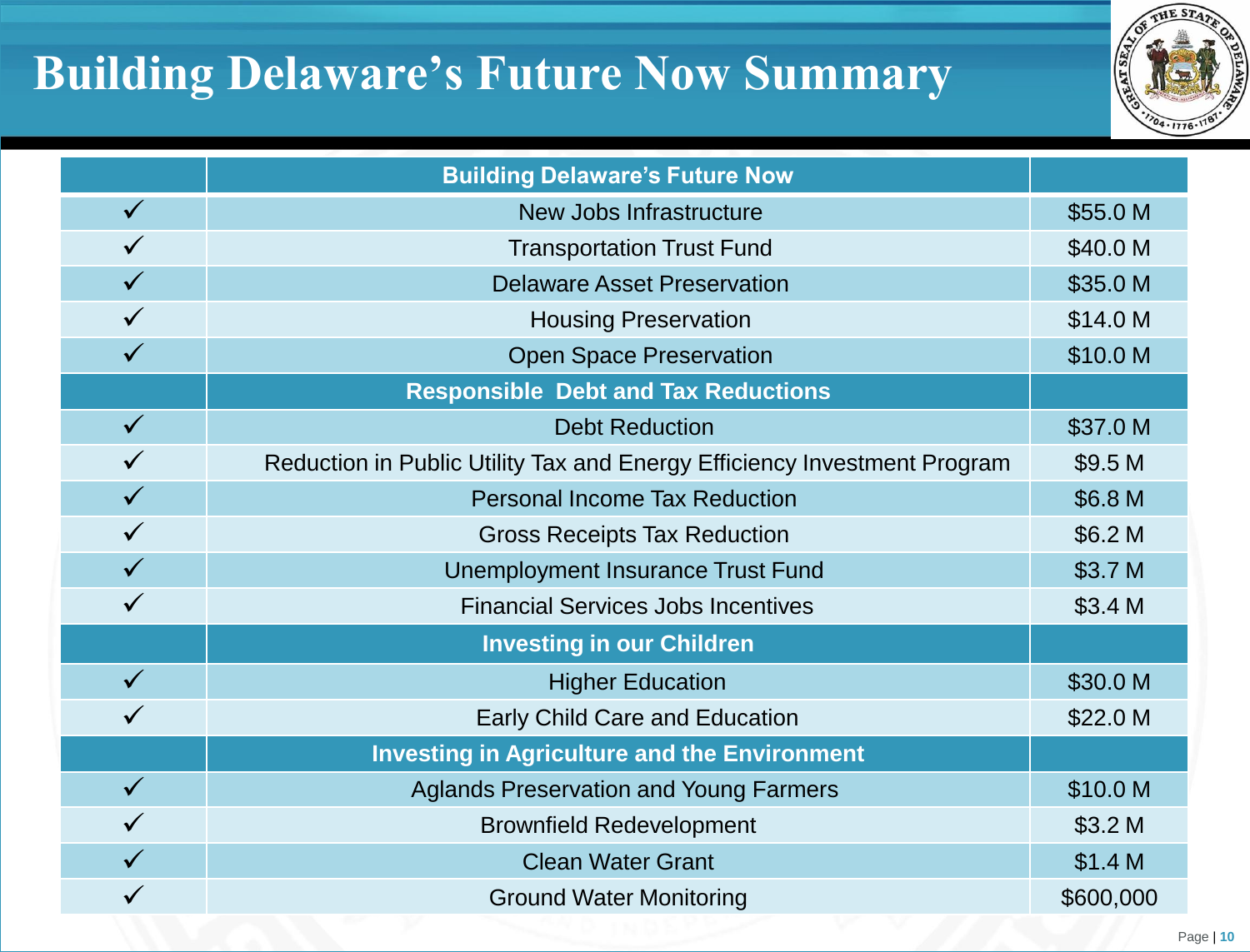# **Fiscal Year 2012 Financial Package**

#### **General Fund Operating Budget \$3,508.6 million** Budget Growth: 6.15%

#### **Grants-In-Aid \$41.2 million**

### **Bond and Capital Improvements Act \$663.9 million**

- State Capital Projects...........\$432.4 million
- Transportation Projects.........\$219.5 million
- Debt Reduction…................\$ 12.0 million

### **Additional Debt Reduction \$25.0 million Tax Reductions \$29.6 million**